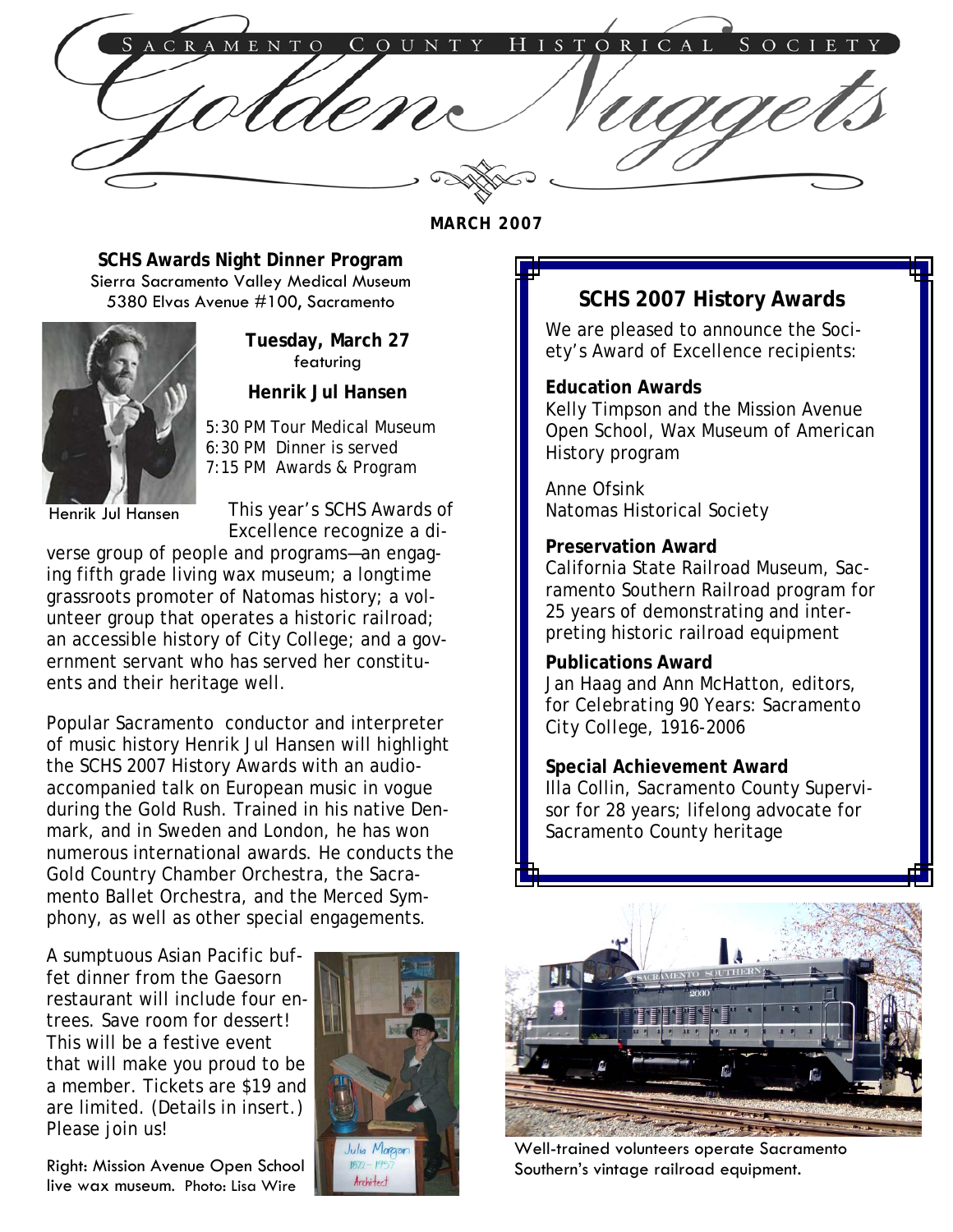## **SCHS Board Elects Susan Ballew President**



Susan Ballew models some of her costume jewelry collection at the January SCHS Collectors' Night.

Photo: Bob LaPerrière

Former Board Secretary and Hospitality Chair Susan Ballew has been elected

President of the Sacramento County Historical Society for the 2007-2008 term. A Carmichael native, Susan is a graduate of CSUS, and has worked in the Office of the Legislative Counsel for a number of years. She was co-founder and remains an active member of the Sacramento Bungalow Heritage Association. She also served as a docent during the pre-restoration "house detectives" discovery phase of the Leland Stanford Mansion State Historic Park. Not surprisingly, she lives in a partly restored Craftsman Bungalow.

## **SCHS Board and Officer Elections**

New Board Members elected include:

BranDee Bruce, former Board member, who moved to Southern California but returned to Sacramento this fall. BranDee will serve as Vice President and Programs Chair

Dan Winkelman, member at large

Re-elected to the Board were: Claire Ellis, member at large Bob La Perriere, who continues as History Consortium liaison Alan O'Connor, continuing as Treasurer, and Pat Turse, who continues as Newsletter Editor

Recent appointments to the Board this past fall and winter include Lisa Calloway-Wire and Jenan Saunders, members at large.

#### Mark Your Calendars!

The SCHS April Member Meeting Has Been Rescheduled To Allow Members the Chance to Attend Ken Burns' Talk

**Sage LaPena's Presentation**  on **California Indian Culture**  Will Take Place **Tuesday, April 17, 7 PM at SAMCC** 

**Member Opportunity to Hear Ken Burns Tuesday, April 24, 8 PM Community Center Theater** 



#### Ken Burns

 Society members will have the rare opportunity to attend a one-time presentation at the Community Center Theater by foremost American historical film producer Ken Burns. In town for the Sacramento Speaker Series, Burns will be sharing details about his forthcoming fall PBS series on World War II and how it touched the lives of everyday families. Burns will recount stories from Sacramento area residents featured in the film including Burnett Miller, Burt Wilson, Earle Burke, and Robert Kasiwagi.

The Sacramento Speaker Series does not sell tickets for individual lectures. However Society members are being given the special opportunity to order tickets by phone for \$50 at this toll-free number: 866-773-2535. Please identify yourself as a Society member. This should be worth what may be a splurge for some, but we hope to see you there. -Editor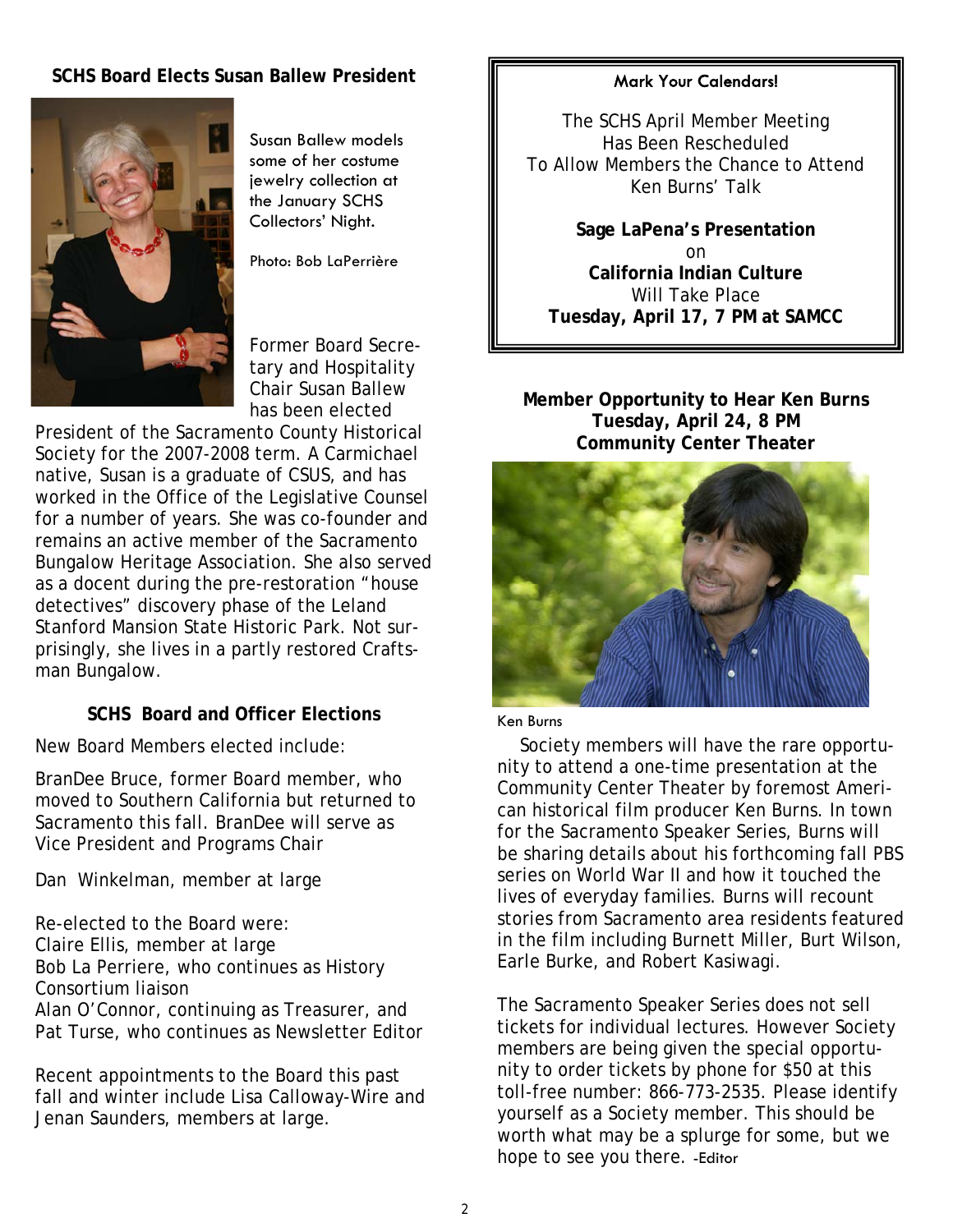## **Earl McNeely and the Senators** 1930s Sacramento Baseball By Alan O'Connor

The Great Depression had taken hold of the country in the early 1930s and Sacramento baseball was in a slump. The Senators, our home team, had finished third out of eight teams in 1930. June  $10<sup>th</sup>$  proved to be that season's highlight, with Sacramento hosting the Oakland Oaks for the first Pacific Coast League night game. From 1931 through 1936, the Senators finished no higher than third place, but in the midst of the Depression, Sacramento produced some of baseball's best talent.



One in particular, Sacramento native Earl McNeely, began his career playing organized baseball after he returned from service in World War I. Lew Moreing, the Senators owner, prided himself on discovering and developing good local talent. McNeely was one of his best finds. The 5'9", 155-pounder played second base, third base and the

outfield for the Senators from 1922-1924. Regarded as one of the fastest men in the Pacific Coast League, McNeely usually played center field. His stellar performance brought about his sale to the Washington Senators for what was then, a hefty price of \$35,000, and three players. This gave the Sacramento team another period of solvency.

McNeely contributed to Washington's 1924 World Series Championship. Long-time doormats of the American League, the Washington Senators captured their first World Series when McNeely's bouncer hit a pebble and hopped high over Freddy Lindstrom's head, producing a 4-3 win—one of the most exciting moments in World Series history. For Hall of Fame manager Bucky Harris and the Washington Senators, it was their only World Series championship and Hall of

Fame pitcher Walter "The Big Train" Johnson's only World Series victory.

Eight years later, in 1932, McNeely returned to his hometown Sacramento Senators. He played in 100 games and then replaced Buddy Ryan as the team's manager. In 1933, McNeely appeared in 94 games and had a batting average of .308. During his last year as a player in 1934, he appeared in just 26 games hitting .289 and ending his Sacramento career with a lifetime batting average of .294. In his two years as manager, the team compiled a winning percentage of .534

In 1934, Lew Moreing was unable to make his loan payments on the team. The banks took over the Senators and named McNeeley as both the team president and manager. The next year McNeely turned the managerial duties over to Kettle Wirts. The team's poor performance led to Wirt's dismissal, and McNeely once again became manager and president. The Sacramento Senators team continued its losing ways and in due course was purchased by the St. Louis Cardinals. McNeely was fired, but moved on to finish his 15-year "senatorial" career as a coach for the Washington Senators in 1936 and 1937.

Upon McNeely's return home to Orangevale, he became involved in real estate, investments, farming, and cattle raising. Always communityminded, McNeely served two years as a member of the Orangevale Volunteer Fire Department in the early 1930s. He later became director of the Citrus Heights Fire District and the first president of the Sacramento County Fire Directors Association. He also served as a trustee for the Orangevale Elementary Schools and American River College, was President of the Sacramento County Fair Board of Directors, and active with the Granite Soil Conservation District. McNeely even ventured into politics, but was unsuccessful in his run for county supervisor.

It was Earl McNeely's fate to be a fine player on a mediocre team. But the second half of the 1930s would bring some excitement to the Sacramento team. Future articles will fill you in. Take Me Out to the Ballgame, an extensive exhibit of Alan's memorabilia continues at the Folsom History Museum through April 1. Information 916-988-7288.